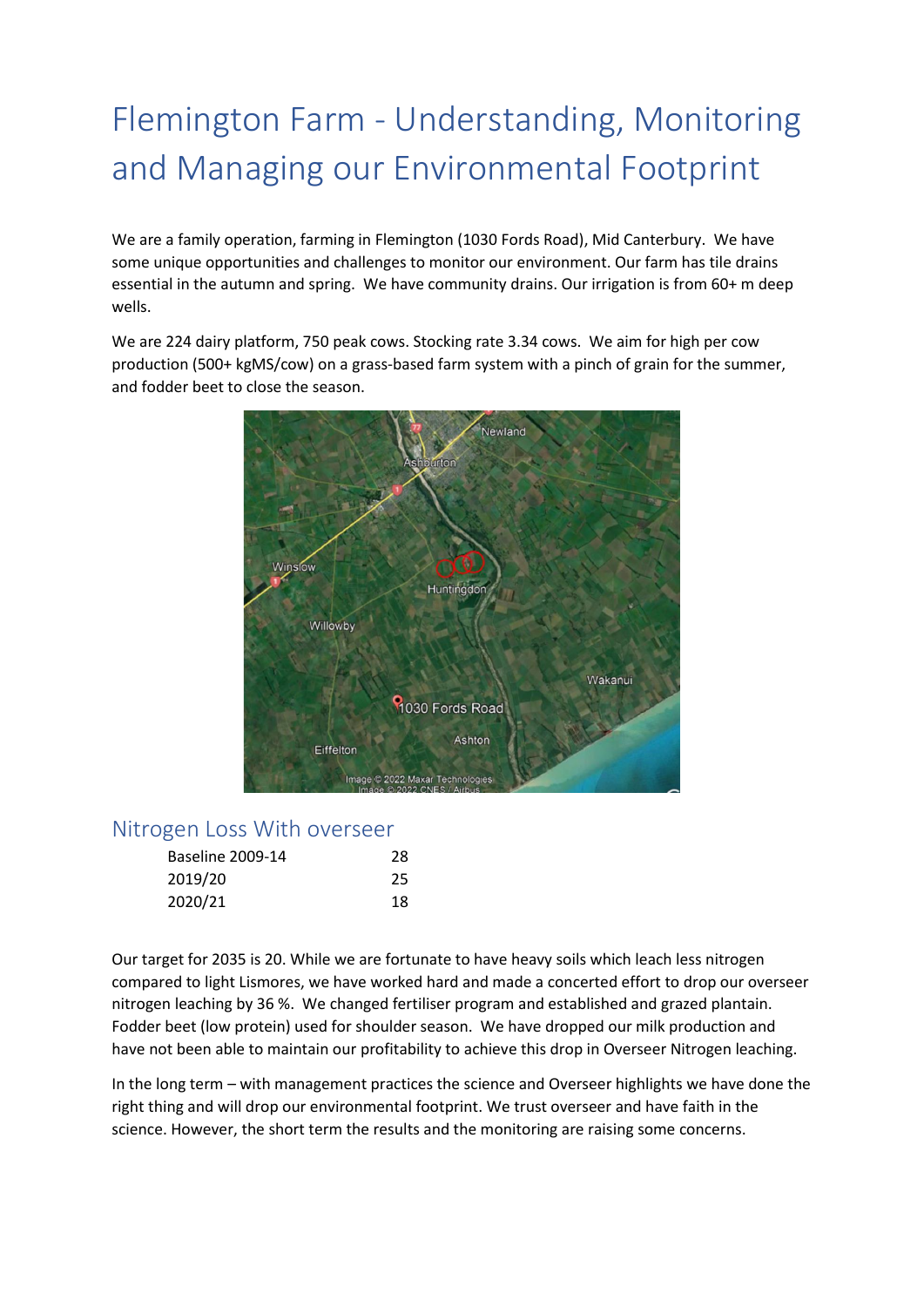

# Effluent Monitoring and Management

- Run weeping wall system.
- Store effluent in pond, can store all winter, flush as quick as can during the season.
- Green Water washes the yards. E.g., very concentrated effluent.
- Weeping wall effluent have noted twice the concentration of nitrogen compared to peers with a two-pond system.

#### **Solids:**

Test the solids before they go on. Hills laboratory. Send a peanut butter jar in the courier. Costs \$78 / test last year.

54 Tonne wet / Ha. Apply once per year. Spread the solids across  $6.5 - 7$  Ha (next years fodder beet). Do in the spring pre fodder beet.

| Nitrogen  | 34 kg/Ha    |
|-----------|-------------|
| Phosphate | 4.5 $kg/Ha$ |
| Potash    | 10.0 kg/Ha  |

#### **Liquids:**

- Direct injection into pivot.
- Runs 10 % solution. E.g., 90 parts irrigation + 10 parts effluent
- Did a flow meter test on the pivot and a flow meter on the effluent.
- Irrigator provider can do the flow tests.
- Completed a test on 2 pivot irrigators.
- Did the same time as the back flow preventor test was cost effective to do.

1 mm of liquid is applied with 10 mm of irrigation. Based on effluent tests:

| Nitrogen  | 6 kg/Ha     |
|-----------|-------------|
| Phosphate | $0.5$ kg/Ha |
| Potash    | 7 kg/Ha     |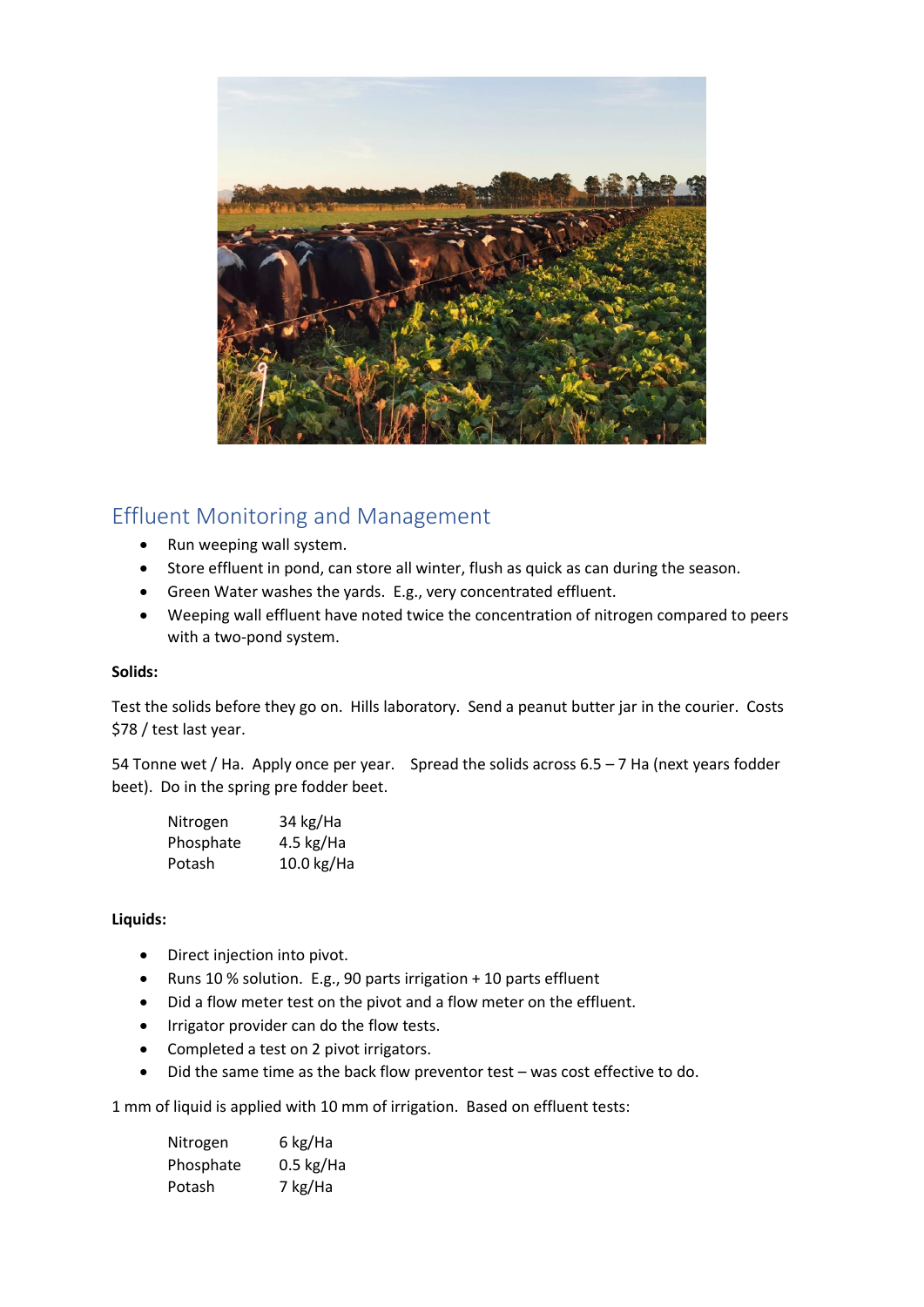Where effluent tested 7 times in the past 10 years. Found the tests in weeping wall had a bit of range. Noted the two pond systems of our peers had more range – not sure why! Testing at Hill labs / Ravensdown.

Recording to date has been manual on paper, recorded in farmIQ. Aiming to spread across the farm.

To do this:

- 1. Confirm your flow rates + application rates of effluent.
- 2. Test your effluent.

#### Tile Monitoring

Flemington Farm had the ability to test a tile drain that drained a fodder beet paddock

Fodder beet, grazed April/May. Planted in grass in June.

| June 2020 | 6.5  | (Very dry autumn no great rainfall).   |
|-----------|------|----------------------------------------|
| July 2020 | 6.7  |                                        |
| May 21    | 9.2  | (after heavy rain event - in pasture). |
| April 22  | 7.98 |                                        |

Highlights that is was a rainfall event that created the leaching. Please note – you cannot control the rainfall.



## Stream Monitoring & Riparian Planting Impact

Water drain starts on our property but will include drainage from up country. Planting carex secta between the paddock and the drain. Planted 4years ago. Well established, 1 meter high. Have been nitrate + periphyton + temperature + phosphate (tested once, not there). Have tested the drain monthly, as part of MHV (Mayfield Hinds Valletta Irrigation, in conjunction with Hinds Water Enhancement trust) project involving 150 sites. Were testing personally was doing four times a year. Early days for a trend, but the results look promising, we are noting a slight drop across the 100 m section planted.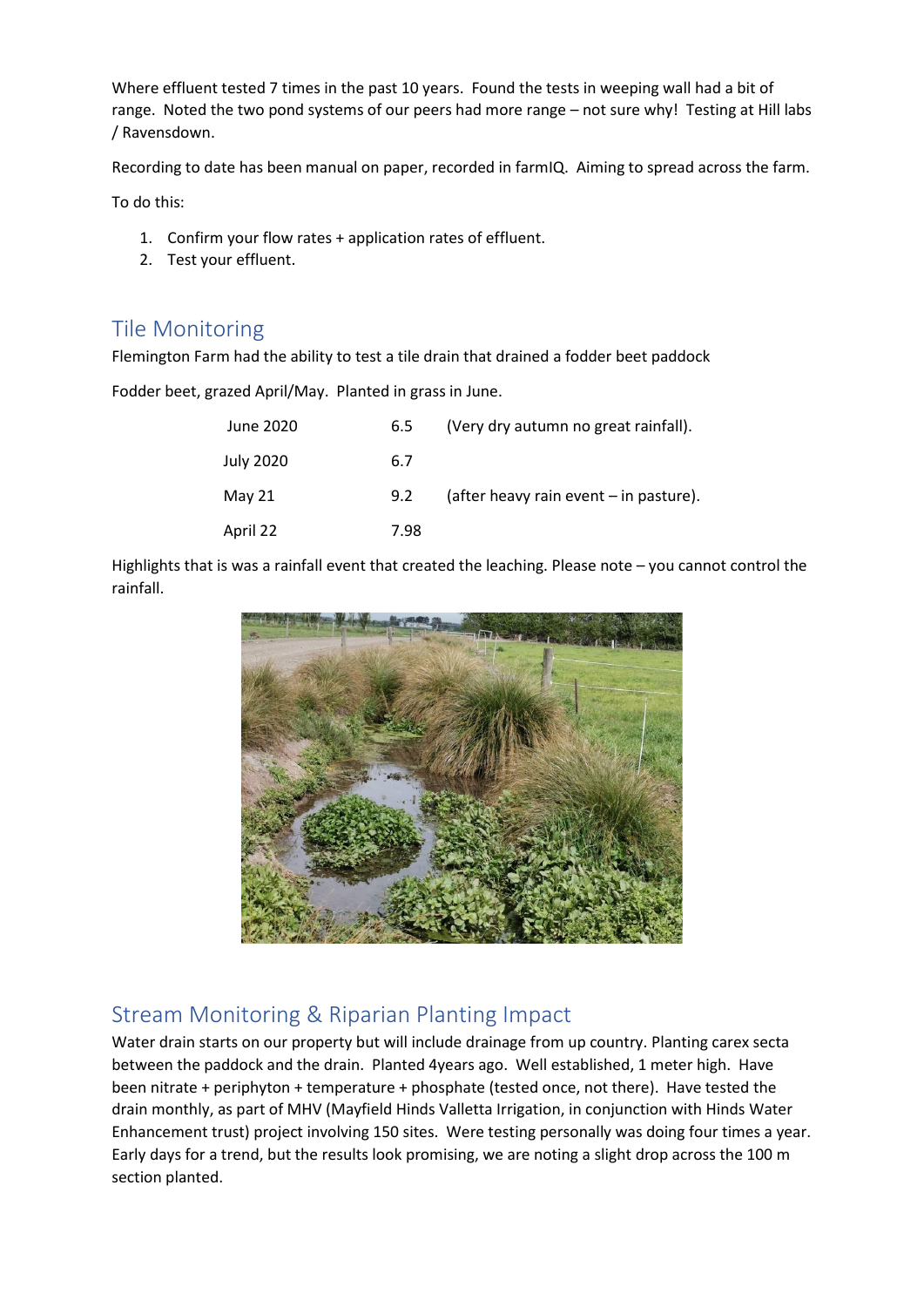## Well Monitoring

Wells are 64 and 68 meters deep. Approx. 3 km apart. Both are irrigation well, and can feed the cowshed. Both wells in the same aquifer.

Pottle test being carried out 4 times per year. For past year every month as part of MHV/HHWet project. Have measured from 2011 to 2022.

Lessons learnt so far:

1. The wells vary. Can be up to 2 ppm difference between the wells at the extreme.

| 2. Levels                                                        |  | Well #1       | Well#2               |  |
|------------------------------------------------------------------|--|---------------|----------------------|--|
| $\begin{array}{c} \n\bullet \bullet \bullet \bullet \end{array}$ |  | $\sim$ $\sim$ | $\sim$ $\sim$ $\sim$ |  |

| a. 2011 June |               | 3.8  | 4.35 |
|--------------|---------------|------|------|
|              | b. 2021 March | 5.4  | 7.1  |
| c. 2021 May  |               | 6.45 | 7.94 |
| d. 2022 Jan  |               | 6.33 | 7.82 |
| e. 2022 Mar  |               | 6.33 | 7.46 |
| f. 2022 Apr  |               | 6.82 | 8.92 |
|              |               |      |      |

Average

Conclusions from water monitoring. Rainfall events of May 2021 and heavier rainfall mid Canterbury experienced December 2021 bumped up the nitrogen levels in the wells. The experts tell us that these increases will be with us for many years to come. Deep water 70 years for the transition across the Hinds plain aquifer. Shallow water 12 years.

Current plan change II requires 6.9 ppm by 2025. A concern when the trend in our wells is going up despite the management steps we have taken.

## Soil Testing

Soil test 25 % of the paddocks every year, scattered through the farm. Increasing to of the 50% farm. Have been working 10 years to get sulphur levels up. (Fortified sulphur Fertiliser). Need to have monitoring soil tests.

## Herbage Test

Have done herbage testing to see the impact of lower nitrogen on feed parameters and doing dissections of pastures. Seasonal variation is having a big impact on clover performance. Cool damp this season helped the clover to perform this season – watch this space.